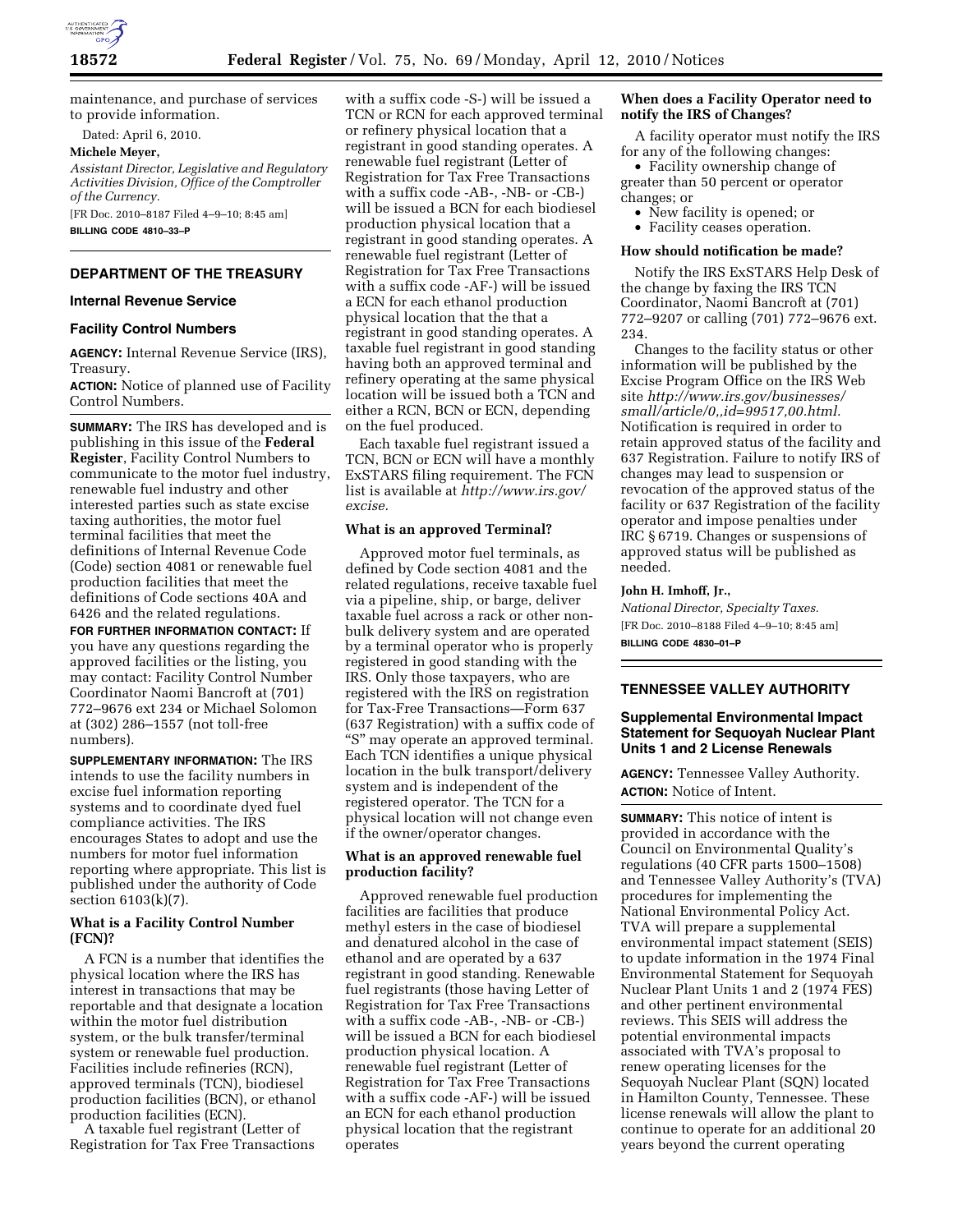licenses, which will expire in 2020 (Unit 1) and 2021 (Unit 2). The regulations of the Nuclear Regulatory Commission (NRC) in 10 CFR Part 54 set forth the applicable license extension requirements. Continued operation of SQN Units 1 and 2, which are each capable of producing approximately 1,200 megawatts (MW) of electricity, would help supply baseload power to the TVA power service area through 2041; would support TVA's policy to reduce the carbon emissions of its generating system and take advantage of lower carbon dioxide-emitting energy sources; and would make beneficial use of existing assets at the SQN site.

TVA proposes to pursue renewal of the operating licenses for SQN Units 1 and 2 in accordance with NRC regulations. The No Action Alternative considered is a decision by TVA not to seek renewal of the operating licenses for the SQN units. Under the No Action Alternative, SQN Units 1 and 2 would cease operation in 2020 and 2021, respectively. The SEIS will include examination of a range of supply-side and demand-side management options for supplying power as an alternative to renewing SQN operating licenses. Public comment is invited concerning both the scope of alternatives and environmental issues that should be addressed as part of the SEIS.

**DATES:** Comments on the scope of the SEIS must be postmarked or e-mailed no later than May 10, 2010, to ensure consideration.

**ADDRESSES:** Written comments or e-mails on the scope of issues to be addressed in the SEIS should be sent to Amy Henry, NEPA Specialist, Tennessee Valley Authority, 400 West Summit Hill Drive, Mail Stop WT 11D, Knoxville, Tennessee 37902 or e-mailed to *abhenry@tva.gov*. Comments may also be submitted through the TVA Web site at *http://www.tva.gov/environment/ reports/sqn-renewal/*.

# **FOR FURTHER INFORMATION CONTACT:**

Information about the SEIS may be obtained by contacting Amy Henry, NEPA Specialist, Tennessee Valley Authority, 400 West Summit Hill Drive, Mail Stop WT 11D, Knoxville, Tennessee 37902 (*e-mail: abhenry@tva.gov*), or by visiting the project Web site at *http://www.tva.gov/ environment/reports/sqn-renewal*. For information about operation of and license renewals for SQN, contact Gary Adkins, Nuclear Generation Development and Construction, Tennessee Valley Authority, 1101 Market Street, Mail Stop LP 5A, Chattanooga, Tennessee 37402 (*e-mail: gmadkins@tva.gov*).

# **SUPPLEMENTARY INFORMATION:**

#### **TVA Power System**

TVA is an agency and instrumentality of the United States, established by an act of Congress in 1933, to foster the social and economic welfare of the people of the Tennessee Valley region and to promote the proper use and conservation of the region's natural resources. One component of this mission is the generation, transmission, and sale of reliable and affordable electric energy. TVA operates the nation's largest public power system, producing 4 percent of all electricity in the nation. TVA provides electricity to most of Tennessee and parts of Virginia, North Carolina, Georgia, Alabama, Mississippi, and Kentucky. It serves about 9 million people in this seven-State region through 155 power distributors and 56 directly served large industries and Federal facilities. The TVA Act requires the TVA power system to be self-supporting and operated on a nonprofit basis, and the TVA Act directs TVA to sell power at rates as low as feasible.

Dependable capacity on the TVA power system is about 37,000 MW of electricity. TVA generates most of this power with three nuclear plants, 11 coal-fired plants, nine combustionturbine plants, two combined-cycle plants, 29 hydroelectric dams, a pumped-storage facility, and several small renewable generating facilities. A portion of delivered power is obtained through long-term power purchase agreements. Over the past five years, about 60 percent of TVA's annual generation was from fossil fuels, predominantly coal; 30 percent was from nuclear; and the remainder was from hydro and other renewable energy resources. TVA transmits electricity from these facilities over about 16,000 miles of transmission lines. Like other utility systems, TVA has power interchange agreements with utilities surrounding the Tennessee Valley region and purchases and sells power on an economic basis almost daily.

## **Sequoyah Nuclear Plant**

Operation of Sequoyah Nuclear Plant (SQN) provides approximately 2,400 MW of electricity, which is typically used to supply baseload power to the TVA power service area. Baseload power, the minimum amount of power continuously needed in a power system, is usually supplied by generators with low operating costs and dependable availability, such as nuclear plants. SQN is a major component of TVA's generating assets. In fiscal year 2009, SQN met about 11 percent of TVA's

total energy need. SQN supplies about one-third of the power generated by TVA's nuclear power plants.

SQN is located in Hamilton County in southeast Tennessee on about 630 acres adjacent to the Tennessee River at Mile 484.5, near the cities of Soddy Daisy, Cleveland, and Chattanooga. The site includes two Westinghouse Electric Corporation pressurized water reactors known as SQN Units 1 and 2, with a power output capacity of approximately 1,200 MW of electricity each. The former Atomic Energy Commission (now called the Nuclear Regulatory Commission or NRC) granted TVA a provisional construction permit in May 1970. Construction at the SQN site was completed in 1980, and operating licenses were approved for Unit 1 in 1980 and Unit 2 in 1981. Unit 1 received its full power license on September 17, 1980, and began commercial operation on July 1, 1981. Unit 2 received its full power license on September 15, 1981 and began commercial operation on June 1, 1982. Both units have performed well with consistently high levels of availability and generating capacity throughout the nearly 30 years of operation.

#### **Proposed Action and Alternatives**

TVA proposes to submit applications to the NRC requesting renewal of its SQN operating licenses. Renewal of the current operating licenses would permit operation for an additional 20 years past the current 40-year operating license terms, which expire in 2020 and 2021 for Units 1 and 2, respectively. The proposed action includes provision of an additional on-site storage facility by approximately 2026 to accommodate spent fuel throughout the license renewal term. These proposed license renewals are not anticipated to require other new major construction or modifications beyond normal maintenance and operations.

The SEIS will also consider a ''No Action'' Alternative under which TVA would not pursue renewal of the SQN operating licenses. Under the No Action Alternative, Units 1 and 2 would cease to produce power in 2020 and 2021, respectively. The SEIS will include an evaluation of a range of supply-side and demand-side management options for supplying power as an alternative to renewing SQN operating licenses. No changes to the existing power transmission system are proposed under any of the alternatives.

No decision to seek license renewals for SQN Units 1 and 2 has been made at this time. TVA is preparing this SEIS to supplement the original 1974 FES to inform decision makers, agencies, tribal